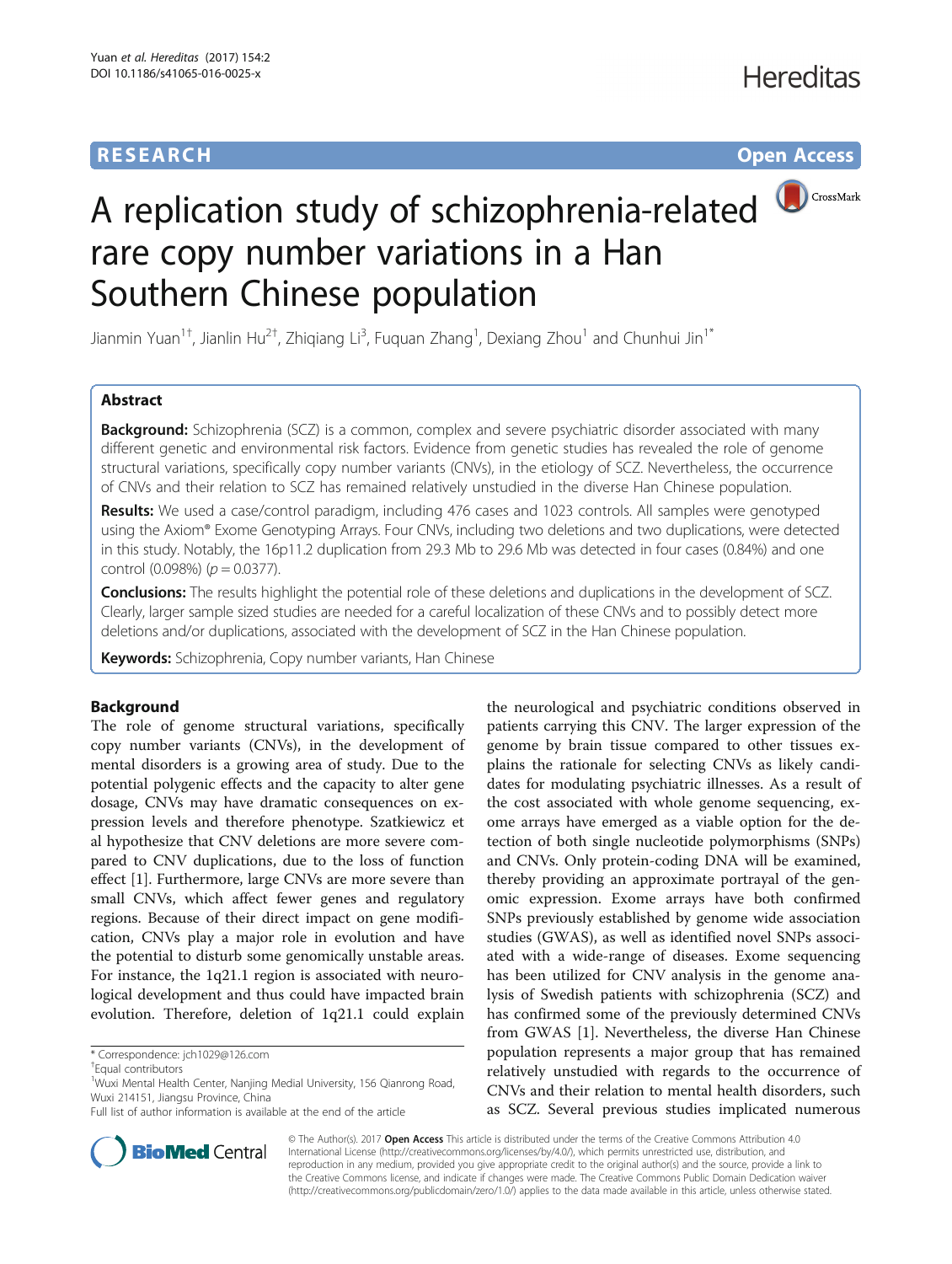rare CNVs in SCZ, including the 1q21.1 deletion [\[2](#page-3-0)], 15q11.2 deletion [\[3](#page-3-0)], Williams-Beuren syndrome (WBS) region duplication [\[4](#page-3-0)] and 16p11.2 duplication [\[1\]](#page-3-0). These new findings raise fundamental clinical and scientific questions concerning classification of major neuropsychiatric disorders, modes of inheritance, diagnostics, and genetic counseling. None of these CNVs have been investigated in Chinese Han population. In this paper we analyze the exome SNP array data in 476 SCZ cases and 1023 healthy controls taken from southern China for the presence of CNVs, particularly focusing on the four CNVs listed above.

## Results and Discussion

The 16p11.2 duplication from 29.3 Mb to 29.6 Mb was detected in four cases (0.84%) and one control (0.098%)  $(p = 0.0377,$  Fisher's exact test) (Table 1). A previous investigation by McCarthy et al [[5\]](#page-3-0) reported an association of an adjacent duplication from 29.6 Mb to 30.2 Mb within 16p11.2 with SCZ ( $p = 1.2 \times 10^{-5}$  for the initial cohort,  $p = 0.022$  in the replication cohort). A subsequent meta-analysis from a follow-up study [\[5\]](#page-3-0) involving 8,590 individuals with schizophrenia, 2,172 with developmental delay or autism spectrum disorders (ASD), 4,822 with bipolar disorder, and 30,492 controls reported a p value of  $4.8 \times 10^{-7}$  for association with SCZ. The authors also reported an association between the 16p11.2 duplication and both bipolar disorder and autism. Alternatively, the 16p11.2 deletion has been associated with autism and developmental disorders, suggesting an overlapping etiology between SCZ, ASD and other developmental disorders. The 16p11.2 duplication is also associated with a decrease in brain size compared to 16p11.2 deletion, and it is worth noting the possible connection between autism and increased brain volumes, not only in the content of McCarthy et al, but also in other studies.

One out of 476 cases (0.21%) carried the 1q21.1 deletion, which was not expressed in any of the controls ( $p = 0.3175$ , Fisher's exact test) (Table 1). The 1q21.1 deletion spans 1.3 Mb (chromosome 1: 146.5 Mb- 147.8 Mb) in the distal region of 1q21.1, not containing the TAR region. This deletion is also well known to be associated with SCZ, although the deletion region in our results indicated a much smaller area of deletion than Stephansson et al. described [[6](#page-4-0)–[8](#page-4-0)] The associated region is gene rich, and contains the gene BCL9, and when mutated, BCL9 has been shown by Li et al. to be associated with schizophrenia, as well as bipolar and major depression in the Chinese Han population [[2\]](#page-3-0). However, the gene function for BCL9 is largely unknown. Besides schizophrenia, the highly unstable 1q21.1 region has also been implicated in a host of other human disorders, among which are idiopathic mental retardation [[9, 10\]](#page-4-0), autism/ASD [[9](#page-4-0)], congenital heart disease [[11](#page-4-0)], microcephaly/macrocephaly [\[9](#page-4-0), [12\]](#page-4-0) and neuroblastoma [[13](#page-4-0)]. Dumas and Sikela indicated that the 1q21.1 CNV region contains the vast majority of DUF1220 protein domains, which portray a striking human lineage with a specific increase in copy number relative to the other great apes [[14](#page-4-0)]. The increase in DUF1220 roughly correlates to increased brain size, and thus it is relevant to point out that deletions in 1q21.1 may also be associated with microcephaly, possibly due to a decrease in DUF1220. This trait is a common phenotype for schizophrenia as opposed to autism [\[15\]](#page-4-0).

The 15q11.2 deletion from 22.7 Mb to 23.1 Mb occurred in one case (0.21%) and one control (0.098%) ( $p = 0.5344$ , Fisher's exact test) (Table 1). The 15q11.2 deletion is one of the regions deleted in the Prader-Willi syndrome, whose symptoms include obsessive compulsive behavior, adaptive skills difficulty, and low intellectual ability. Of note, the Prader-Willi deletion in the Prader-Willi syndrome is much larger than that we identified. In addition, the 15q11.2 deletion has been reported in three different studies to be associated with SCZ [\[4\]](#page-3-0). The most relevant gene affected in the 15q11.2 region, CYFIP1 interacts with the fragile X mental retardation protein (FMRP) as well as the Rho GTPase Rac1, which is involved in the maintenance of neuronal structures [\[16\]](#page-4-0).

We also observed that the Williams-Beuren syndrome (WBS) region from 22.7 Mb to 23.1 Mb on chromosome 7 was duplicated in two cases (0.42%), but not in controls (Table 1), for a p-value of 0.1007. The association between the 7q11.23 duplication and schizophrenia was previously reported by Mulle et al., [\[17\]](#page-4-0) as well as Kirov et al [[4](#page-3-0)]. Despite the fact that the specific biological pathways are unknown, the SCZ patients with WBS duplication also all had social anxiety and language delay prior to the onset of SCZ.

Table 1 The significant level of the identified rare CNVs

| Locus       | Position in<br>Mb (hq19) | Cases<br>$(N = 476)$ | Control<br>$(N = 1023)$ | ΟR   | Fisher's P | Cases from<br>previous studies <sup>a</sup> (%) | Controls from<br>previous studies <sup>a</sup> (%) | Frequency in Chinese<br>population <sup>b</sup> (%) |
|-------------|--------------------------|----------------------|-------------------------|------|------------|-------------------------------------------------|----------------------------------------------------|-----------------------------------------------------|
| 1q21.1 del  | chr1:146.5-147.8         |                      | 0                       | ΝA   | 0.3175     | 0.170                                           | 0.016                                              | 0.092                                               |
| 15g11.2 del | chr15:22.7-23.1          |                      |                         | 215  | 0.5344     | 0.640                                           | 0.410                                              | 0.254                                               |
| WBS dup     | chr7:72.7-74.3           |                      | 0                       | ΝA   | 0.1007     | 0.044                                           | 0.016                                              | 0.016                                               |
| 16p11.2 dup | chr16:29.3-29.6          | 4                    |                         | 8.66 | 0.0377     | 0.059                                           | 0.000                                              | 0.087                                               |

<sup>a</sup>Results from previous reported European data sets (Br J Psychiatry. 2014;204(2):108–114). <sup>b</sup>Frequencies of the CNVs in Chinese population, which were established from the Chinese study (Biol Psychiatry. 2016;80(4):331–337)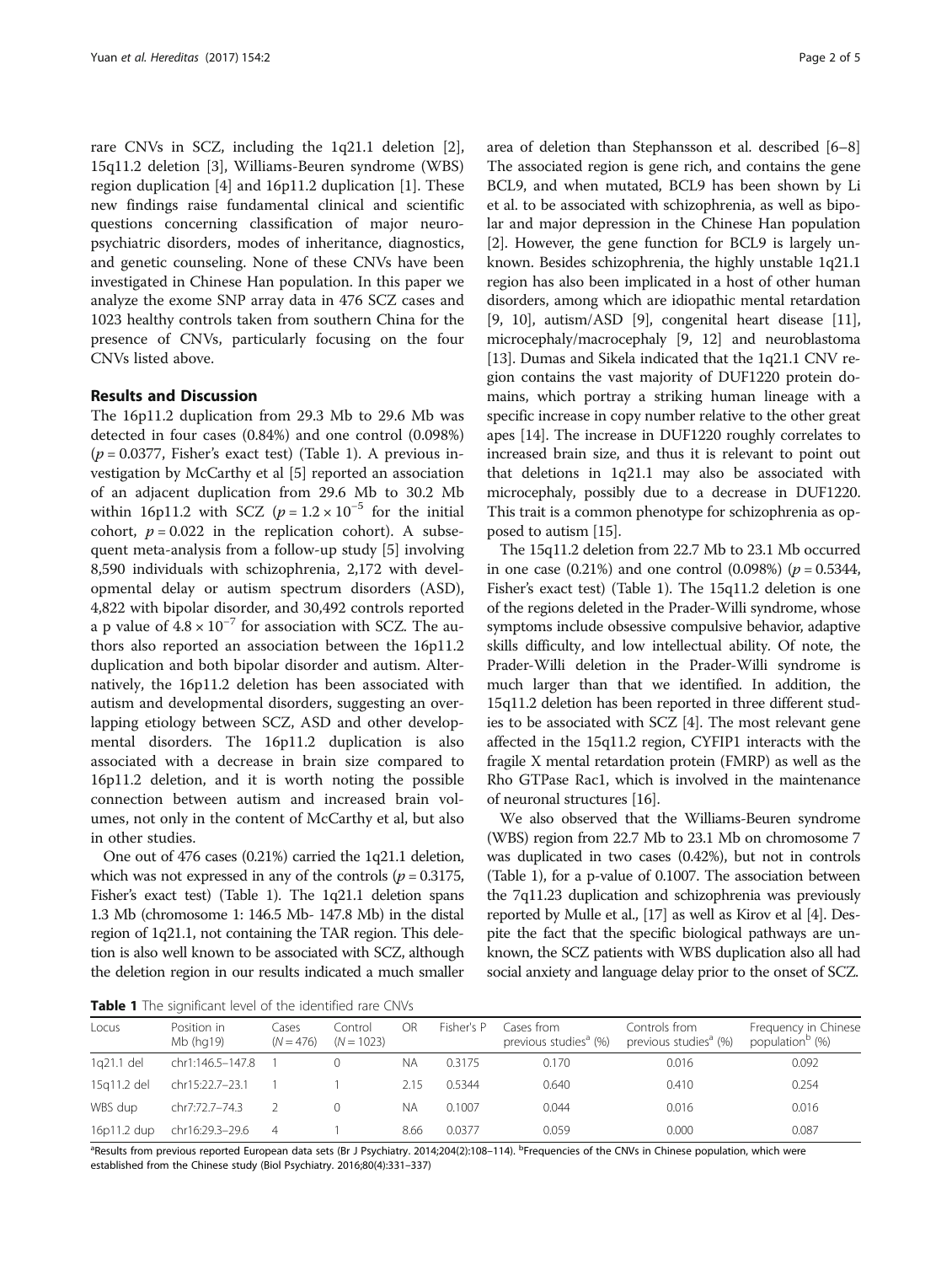Take all the four highlighted CNVs as a whole, 1.68% of our cases have a pathogenic CNV, it is about eight times higher than that in the control group (0.20%). The detailed locations are given in Fig. 1 and the Additional file [1](#page-3-0): Table S2.

## Conclusions

To summarize, this study reported four CNV findings, including two deletions and two duplications. The results highlight the potential role of these deletions and duplications in the development of SCZ. Clearly, larger sample sized studies are needed for a careful localization of these CNVs and to possibly detect more deletions and/or duplications, associated with the development of SCZ in the Han Chinese population.

## **Methods**

We used a case/control paradigm, including 476 cases and 1023 controls (Additional file [1:](#page-3-0) Table S1). Before study enrollment, all SCZ patients and healthy subjects were required to sign a consent form. Diagnosis of SCZ was confirmed by interviews with at least two experienced psychiatrists in accordance with criteria in the Diagnostic and Statistical Manual of Mental Disorders, Fourth edition (DSM-IV). Exclusion criteria included the presence of other mood or neurodevelopmental disorders, epilepsy, or mental retardation. Control subjects were recruited by advertisement and selected based on the results from a questionnaire, concerning history of obstetric complications, substantial head injury, seizures, neurological or psychiatric disease, hypertension, diabetes, and substance abuse, as well as family medical histories. Subjects with any

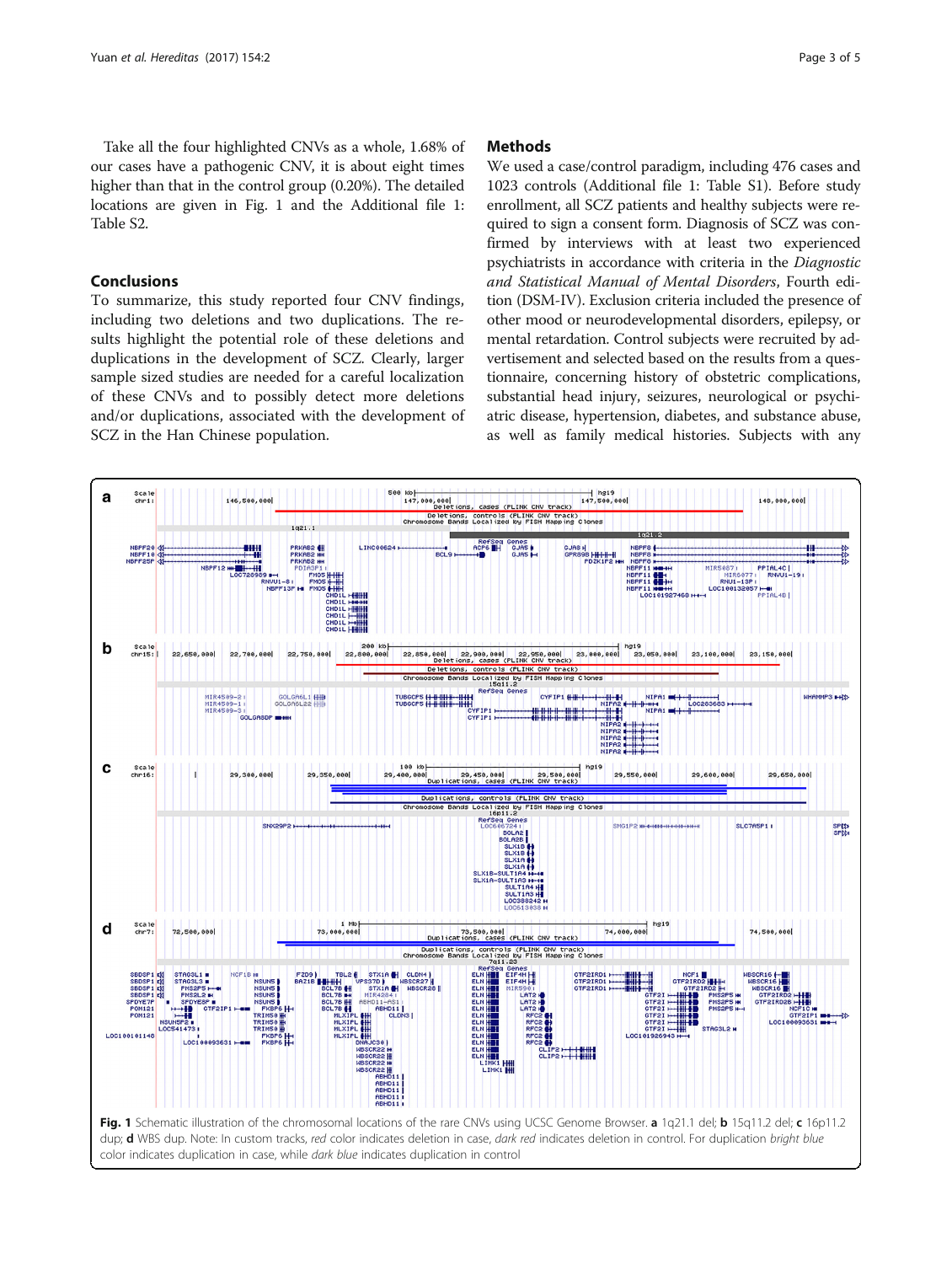<span id="page-3-0"></span>personal or family history of psychiatric illness among their first-degree relatives were excluded. The patients were recruited from several hospitals in Jiangsu province. All patients and healthy controls were age-matched and recruited from the cities of Wuxi and Nanjing in the Jiangsu province. Individuals not born in Jiangsu or whose family members were not born in Jiangsu were excluded from the study based on self-reported data. In addition, there was no blood relation between patients. All participants are Han Chinese. All samples were genotyped using the Axiom® Exome Genotyping Arrays. We first calculated the quality control measures (Dish-QC, DQC), and arrays with DQC < 0.82 ( $n = 26$ ) signified poor quality, and could result in false-positive CNVs, so they were excluded from the study. We then called CNV for the left samples using PennCNV [[18](#page-4-0)]. The genotyping calls and signal intensity data were generated using Affymetrix Power Tools, and then converts into Log R Ratio (LRR) and B Allele Frequency (BAF) values. To minimize the noise of genomewide intensity signals, only samples within the s.d. of the normalized intensity (LRR < 0.35) were included. Wave artifacts roughly correlating with GC content resulting from hybridization bias of low full-length DNA quantity are known to interfere with the accurate inference of CNVs. Only samples where |GC base pair wave factor (GCWF)| < 0.05 were accepted. PLINK's identity-by-descent (IBD) analysis was used to detect cryptic relatedness based on the common variants (minor allele frequency  $> 1\%$ ) [[19](#page-4-0)]. When a pair of individuals exhibited a PI\_HAT > 0.2, the member of the pair with the lower call rate was excluded from the analysis  $(n = 3)$ . The clean\_cnv.pl program was adopted to merge adjacent calls of the same individual using the fraction threshold (0.5, calculated as base pair length). CNVs were then excluded if they were covered by  $<$  5 probes or had a probe density > 1 probe/40 kb. If the count of CNV calls made by PennCNV exceeds 70, the DNA quality was assumed to be poor. Therefore, only samples with CNV call count <70 were included. After quality control, 476 cases and 1023 controls were kept for further analysis.

More than ten CNVs have been convincingly associated with SCZ [\[20](#page-4-0), [21](#page-4-0)], and most of the previous studies are mainly carried out in Caucasian populations. We try to replicate the reported CNVs identified in Caucasian populations using a Han Chinese sample.

Four CNVs were found to be overrepresented in our cases and further evaluated as a result of our study, the 1q21.1 deletion, the 15q11.2 deletion, the WBS duplication and the 16p11.2 duplication. We compared the frequencies in the cases and controls groups for each particular region, and a Fisher's exact test was used to test the significance of the difference. All of these have been previously found to be associated with schizophrenia by multiple studies.

## Additional file

[Additional file 1: Table S1.](dx.doi.org/10.1186/s41065-016-0025-x) Characteristics of our sample. Table S2. The details for the highlighted CNVs in our sample. (DOCX 16 kb)

#### Abbreviations

ASD: Autism spectrum disorder; CNV: Copy number variant; GWAS: Genome wide association study; SCZ: Schizophrenia; SNP: Single nucleotide polymorphism; WBS: Williams-Beuren syndrome

#### Acknowledgements

Not applicable.

#### Funding

This work was supported by the National Natural Science Foundation of China (No.81301147), the Medical Research Pharmaceutical Program of Wuxi Hospital Management Center (YGZXY1306), and the Science & Technology Development Foundation of Wuxi Municipal Science & Technology Bureau (CSZON1316).

#### Availability of data and materials

All data generated or analyzed during this study are included in this published article [and its Additional file 1].

#### Authors' contributions

JY and CJ conceived and designed this study. JY, JH, ZL, FZ and DZ performed the experiments. ZL and FZ contributed reagents/materials/ analysis tools. JY and CJ wrote the manuscript. All authors read and approved the final manuscript.

#### Competing interests

The authors declare that they have no competing interests.

#### Consent for publication

Not applicable.

#### Ethics approval and consent to participate

The clinical study was in compliance with the World Medical Association (WMA) Declaration of Helsinki - Ethical Principles for Medical Research Involving Human Subjects. The study was approved by the Ethics Committees of the Wuxi Health Mental Center.

#### Author details

<sup>1</sup>Wuxi Mental Health Center, Nanjing Medial University, 156 Qianrong Road, Wuxi 214151, Jiangsu Province, China. <sup>2</sup>Wuxi Second Traditional Chinese Medicine Hospital, Wuxi 214151, Jiangsu Province, China. <sup>3</sup>Bio-X Institutes Key Laboratory for the Genetics of Developmental and Neuropsychiatric Disorders (Ministry of Education), Shanghai Jiao Tong University, Shanghai, China.

### Received: 5 July 2016 Accepted: 26 December 2016 Published online: 14 January 2017

#### References

- 1. Szatkiewicz JP, Neale BM, O'Dushlaine C, Fromer M, Goldstein JI, Moran JL, et al. Detecting large copy number variants using exome genotyping arrays in a large Swedish schizophrenia sample. Mol Psychiatry. 2013;18(11):1178–84.
- 2. Li J, Zhou G, Ji W, Feng G, Zhao Q, Liu J, et al. Common variants in the BCL9 gene conferring risk of schizophrenia. Arch Gen Psychiatry. 2011;68(3):232–40.
- Zhao Q, Li T, Zhao X, Huang K, Wang T, Li Z, et al. Rare CNVs and tag SNPs at 15q11.2 are associated with schizophrenia in the Han Chinese population. Schizophr Bull. 2013;39(3):712–9.
- 4. Kirov G, Pocklington AJ, Holmans P, Ivanov D, Ikeda M, Ruderfer D, et al. De novo CNV analysis implicates specific abnormalities of postsynaptic signalling complexes in the pathogenesis of schizophrenia. Mol Psychiatry. 2012;17(2):142–53.
- 5. McCarthy SE, Makarov V, Kirov G, Addington AM, McClellan J, Yoon S, et al. Microduplications of 16p11.2 are associated with schizophrenia. Nat Genet. 2009;41(11):1223–7.